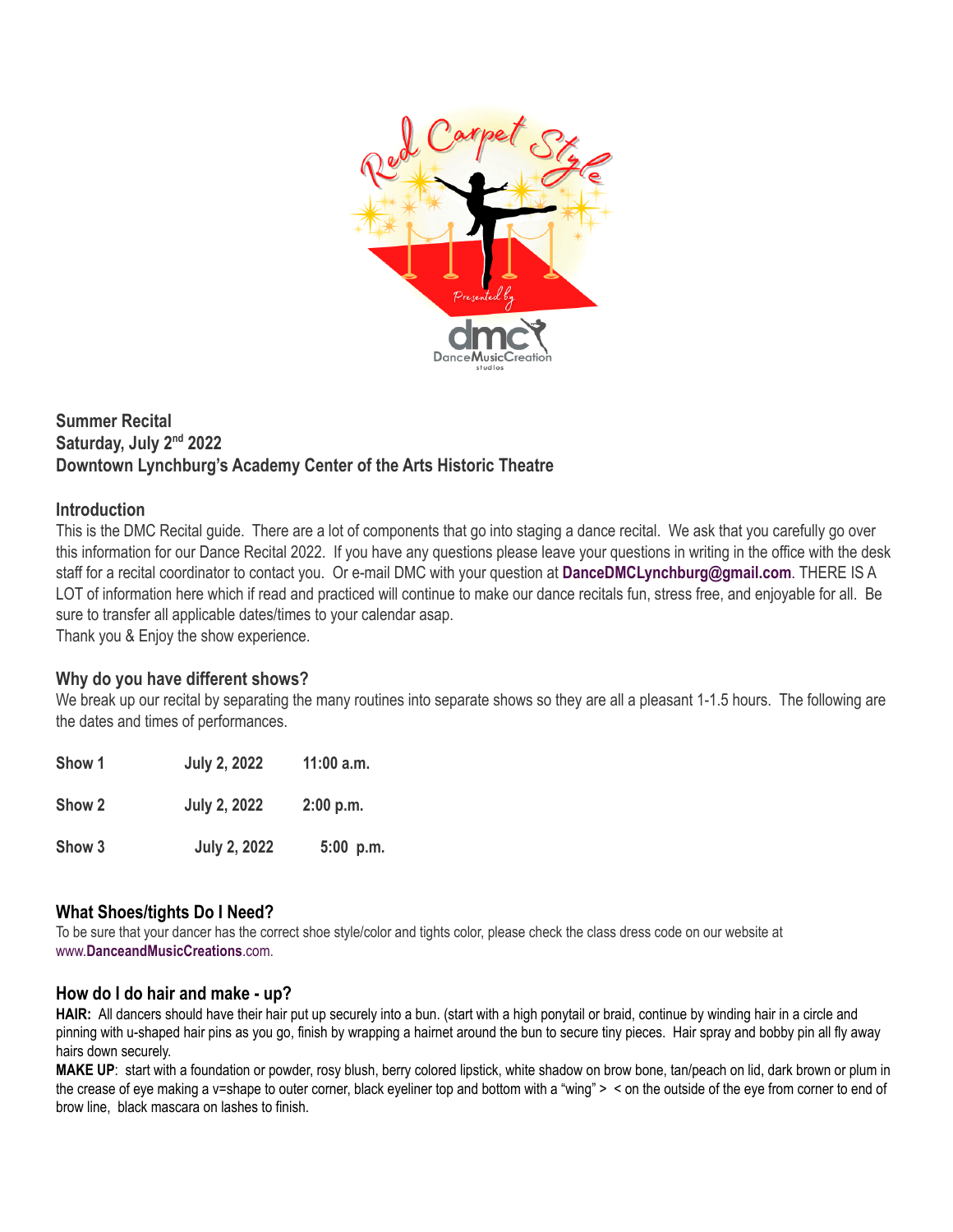### **When do I get my costume?**

Costumes will be handed out in class 1-2 weeks prior to pictures.

#### **How do I care for my costume?**

Costumes should be hung up when they are not being worn. Most costumes are not washable so be sure dancers are not eating and drinking in the costume unless they are wearing a cover up. No underwear is worn with a costume (your tights replace your underwear).

#### **How do we get tickets?**

Tickets for the summer show are **RESERVED SEATING**. Each family receives 2 free parent tickets (per show their dancer/s will be performing in). All children requiring a seat will need a ticket. All ticketing will be handled through the Academy Center of the Arts box office. More information about tickets will be emailed and posted to our DMC-Members Only facebook page in May.

#### **What do I need to know about RECITAL REHEARSALS?**

Please mark your calendars and plan to attend the following rehearsals as scheduled. The in-studio rehearsals for our younger dancers are scheduled in blocks that will allow each class to "perform" for another class. We plan to allow the classes to alternate. We will allow a 5 minute window for one block to exit the building before the next enters. Please be on time for all rehearsals, we run a very prompt schedule and we will begin promptly at the time the rehearsal is set.. NO COSTUMES are required for these rehearsals - please wear regular class attire and dance shoes.

Tuesday, June 28<sup>th</sup> at DMC

.

| $5:30-6:00$   | Mon. Twinkle Stars and Mon. Ballet 1 and Mon Rising stars              |
|---------------|------------------------------------------------------------------------|
| $6:00 - 6:45$ | Mon. Tap 1 Shooting Stars and Jazz 1, Tumble Stars                     |
| $6:45 - 7:45$ | Wed. pre-ballet, Tue ballet 2, Tue lyrical 2, Tue acro 2, Tue Ballet 1 |
| 7:45-8:30     | Fri. ballet 2, tap 2, jazz 2                                           |

Wednesday, June 29<sup>th</sup> at DMC

- 5:30-6:00 (4:15) Tiny Stars, Tues.Twinkle Stars , Tue Shooting Stars
- 6:15-6:45 (6:00) Tiny Stars, Tues.Rising Stars, Th pre-ballet
- 6:45-7:30 Th pre-jazz/tap, hip hop 1, acrobatics 1, hip hop 2

Friday, July 1 at ACOA Historic Theatre

5:00-9:00 Level 2-4 dancers

#### **What do I need to know about the day of the show?**

- 1. Arrive 30 minutes before your show time with your hair and makeup done for the show.
- 2. Check your dancer in at the check in station with balloons.
- 3. Find your seat and enjoy the show.
- 4. Check your dancer out from the check out station.

#### **\*\*\*Photography**

We will be having pictures taken in costumes **at Dance and Music Creations** during your regular class times. Dates for pictures are May 16-20\*, 2022 Saturday classes will have their pictures taken on Friday, times TBA. \*subject to change

Pictures are taken in recital costume, with performance hair and make-up done. (see instructions above) Please arrive dressed and ready to be photographed 10 minutes before your scheduled class time so we can stay on schedule.

#### **\*\*\*Video taping**

#### **We DO NOT allow videotaping or flash photography during DMC shows.**

DVD's of the July show may be ordered using the recital order form. Video orders will be taken up through the day of the show. *Any DVD orders taken after the show will be an additional \$10.*